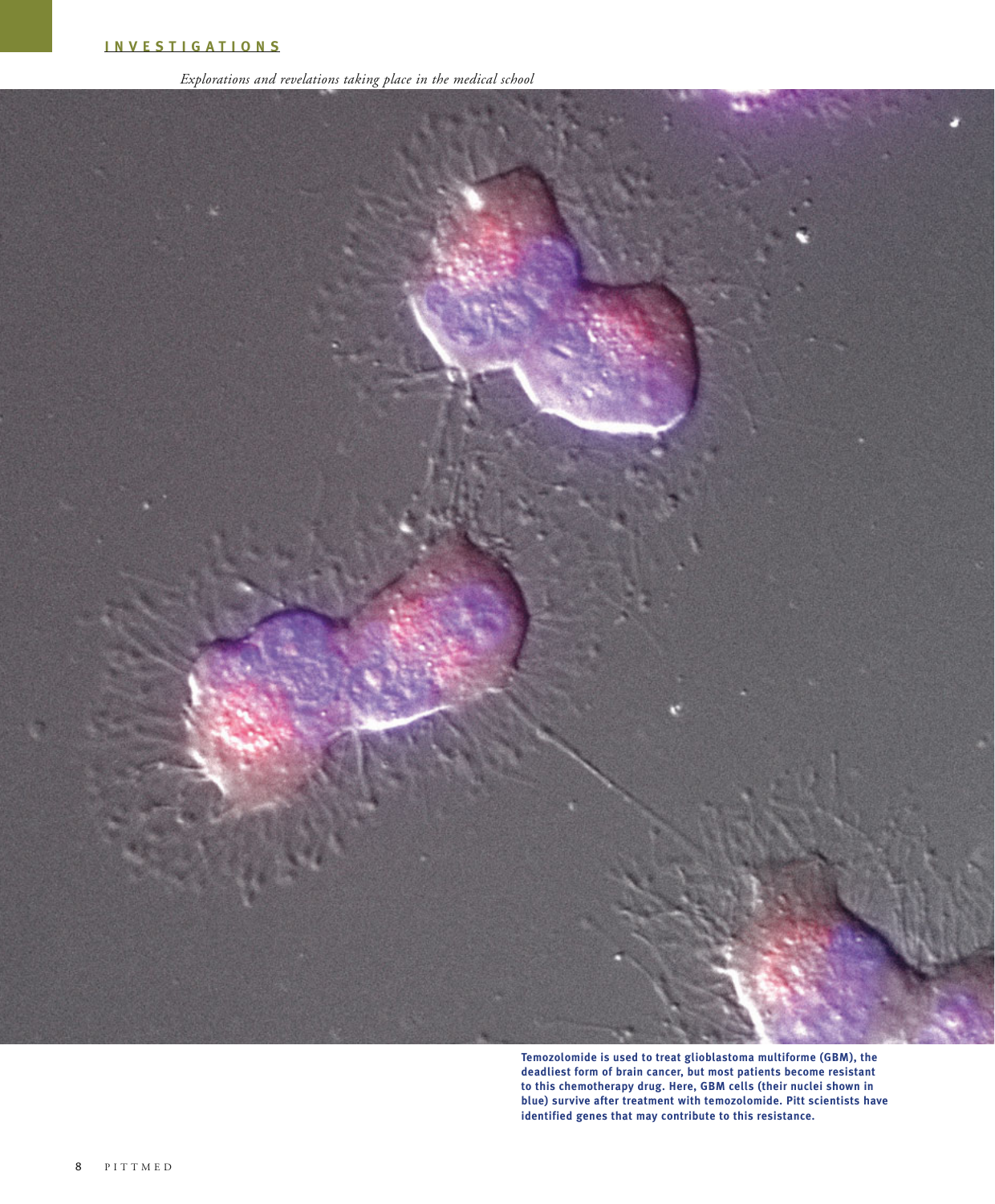## GENES OF INTEREST

#### **NEW SUSPECTS IN CHEMORESISTANT BRAIN CANCER | BY DANA YATES**

Iioblastoma multiforme<br>
(GBM) is a disease of extremes.<br>
Both the most common and<br>
the most lethal type of brain cancer in adults,<br>
it is tremendously resistant to chemotherany (GBM) is a disease of extremes. Both the most common and it is tremendously resistant to chemotherapy. A team of University of Pittsburgh researchers, however, has identified potential weak spots within GBM—and homing in on those targets may make these tumors more sensitive to existing treatments.

Robert Sobol, associate professor of pharmacology and chemical biology and of human genetics, is senior author of a study that identified new targets for drugs that are aimed at destroying glioblastoma multiforme. The zolomide, but only enough to cause a small

investigation, which was led by David Svilar, a PhD student in the School of Medicine's Medical Scientist Training Program, was the December 2012 cover story of *Molecular Cancer Research*.

Institute, GBM accounts for about 15 percent of all brain tumors. It's an extremely aggressive cancer with no effective long-term treatments; as a result, patients with these tumors typically survive less than 15 months after diagnosis.

The standard treatment for glioblastoma multiforme involves surgery to remove as much of the tumor as possible, followed by radiation and the chemotherapy drug temozolomide. The chemical agent damages the genome of GBM, which, in turn, prompts

the tumor cells to die.

But some genes in the tumor repair the damage; other cells soldier on no matter what is thrown at them, says Sobol.

So, with funding from the National Brain Tumor Society, the National Institutes of Health, and a NYSTAR James D. Watson Investigator Program Award, the research team set out to stop the genome-repair process. Along the way, the researchers discovered that a supplementary treatment—one that could act as a powerful ally of temozolomide—may do the trick.

The team treated tumor cells with temo-

activities in the cancer cells, including metabolism, protein synthesis, and cell division. These proteins, therefore, could potentially serve as druggable targets. For example, an accompanying drug therapy could be developed to affect these specific proteins, inhibiting them from doing their jobs and ultimately improving a patient's response to temozolomide.

Now Sobol's team is investigating the genes of interest and their attendant proteins in greater detail. The goal: sleuth out exactly what is happening in the genes and pinpoint the precise functions that are governed by the proteins. It may take years to develop a new drug to support temozolomide, Sobol says,

### **The genes of interest oversee 12 broad categories of cell activities. And while the actions vary greatly, each one appears to be critical to helping the tumor survive the onslaught of treatment.**

According to the National Cancer percentage of the cells to die. Using siRNA small RNA molecules that interfere with gene function—the researchers then tested more than 5,200 genes derived from GBM. The idea was to determine which ones helped temozolomide work better and whether there were additional genetic components that could be targeted to improve treatment response.

> Eventually, from the original collection of 5,200 genes, the researchers were able to identify 125 "genes of interest"—that is, those that produce proteins that bind tightly with small molecules in order to spur various important

but he is hopeful that his detective work at the molecular level will one day make a major difference in the clinic for those with the deadliest form of brain cancer.

The genes of interest oversee 12 broad categories of cell activities. And while the actions vary greatly, each one appears to be critical to helping the tumor survive the onslaught of treatment.

"This demonstrates the complexity of the cellular response when exposed to temozolomide. Cells respond in a multitude of ways," says Sobol.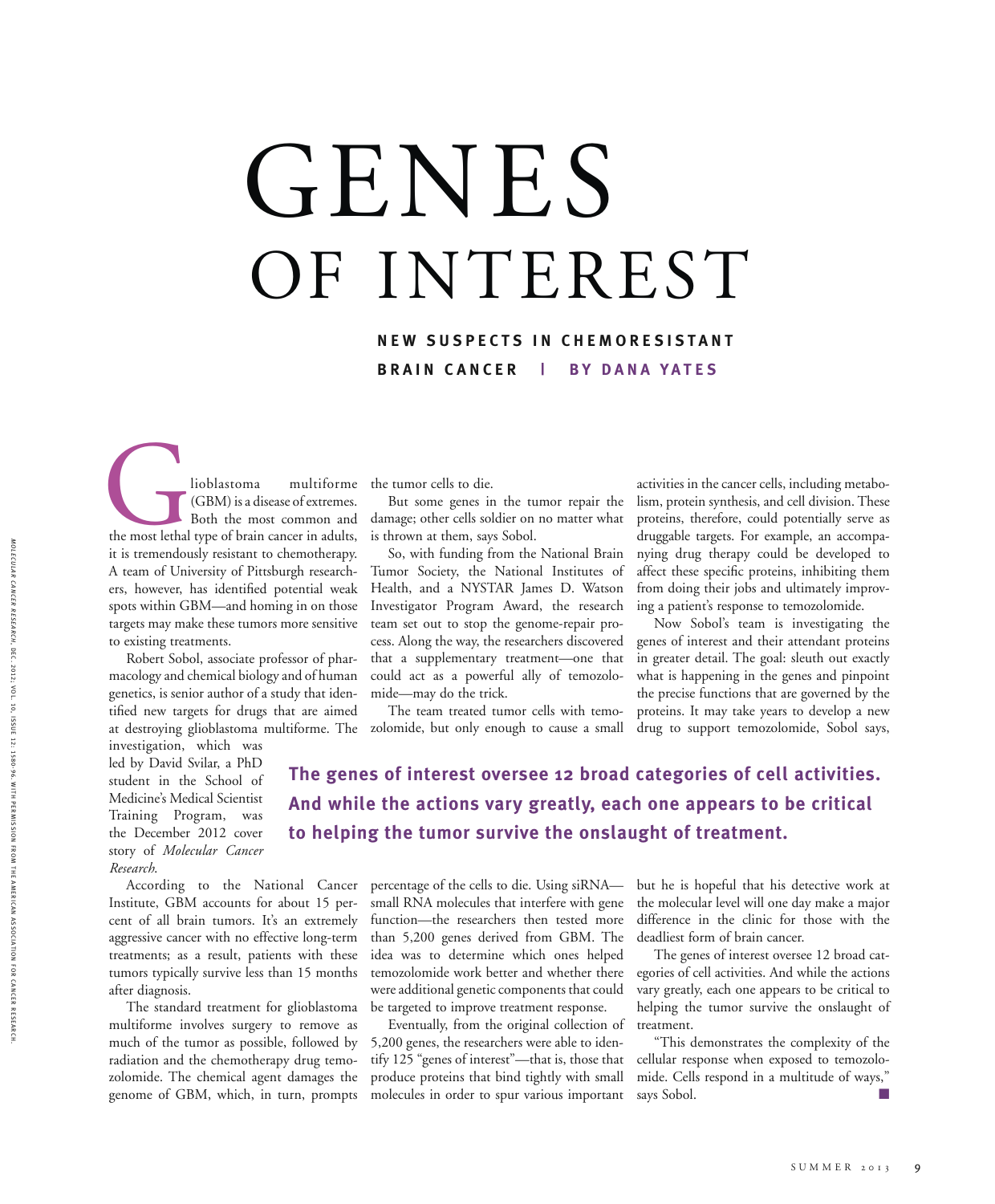TYPOGRAPHY: E LE NA CE  $\frac{1}{2}$ 

BIG DATA BUG DOUG HELP

#### **MAKING SENSE OF A POSTGENOMIC WORLD BY LILY DAYTON**

nsuman Chattopadhyay was<br>
a biochemistry postdoc at<br>
Vanderbilt University in the<br>
1990s—a time when cloning was hot and<br>
Dolly the sheep dominated the headlines a biochemistry postdoc at Vanderbilt University in the Dolly the sheep dominated the headlines.

"Everyone wanted to compare gene sequences, but they needed computer software," he says. "I had no formal training, but I saw the need. I started playing with [data-analysis] tools."

He was a molecular biologist by day, and by night, he became his peers' go-to guy for questions about how to harness the ever-growing amount of genomic data to ask biological-research questions.

Soon after he completed his postdoc, Chattopadhyay went to work for a start-up software company, where he began his training in bioinformatics—the branch of science that connects biology with information science and computer science. The start-up did not survive the dot-com collapse, but something else awaited Chattopadhyay. In 2002, the University of Pittsburgh's Health Sciences Library System (HSLS) was looking for someone with his knowledge and skill set to lead one of the first bioinformatics programs in the country, the Molecular Biology Information

Service (MBIS). Chattopadhyay came aboard and built the service from scratch, drawing from his own experience as a young researcher in a postgenomic world. He put himself in the shoes of Pitt scientists and asked, *What do they need?*

When Chattopadhyay held his first library workshop for scientists, the demand was so high he had to triple the number of programs offered. Demand continues to increase as more genomic, proteomic (the full set of proteins encoded in genomes), and other genetic information becomes available. In this information tsunami, it can be difficult for researchers to find the information they need, let alone the tools to process it.

Chattopadhyay and colleague Carrie Iwema, an information specialist in molecular biology, advise researchers at various stages of their projects—whether they're searching for a particular gene, deciphering the structure of a protein, or trying to find the underlying cause for complex disorders like cancer or schizophrenia.

"We don't analyze data for them," says Chattopadhyay. "We train them and give them tools so they can do it themselves."

Between workshops and graduate and

undergraduate courses, the two MBIS specialists trained 844 researchers in 67 handson bioinformatics sessions in 2012. They also offered one-on-one consultations to 431 researchers last year.

Researchers are not only trained in how to use leading commercial software programs in their research, but they are also given free access. The license for many of these packages costs around \$10,000—a high price for most labs. With 1,353 registered users last year, the HSLS program saved Pitt researchers more than \$6.2 million in licensing fees. The HSLS site (www.hsls.pitt.edu/molbio) also hosts videos, tutorials, and search engines to locate software, databases, and other resources.

Pitt's approach has proven so successful that it's been used as a model for other molecular library programs cropping up across the country, including those at the University of Southern California, the National Institutes of Health, the University of Rochester Medical Center, and the University of Florida.

"We train people to navigate the human genome—the ultimate blueprint for finding disease," says Chattopadhyay.

"Everything is there; the question is how to find what you want to know."